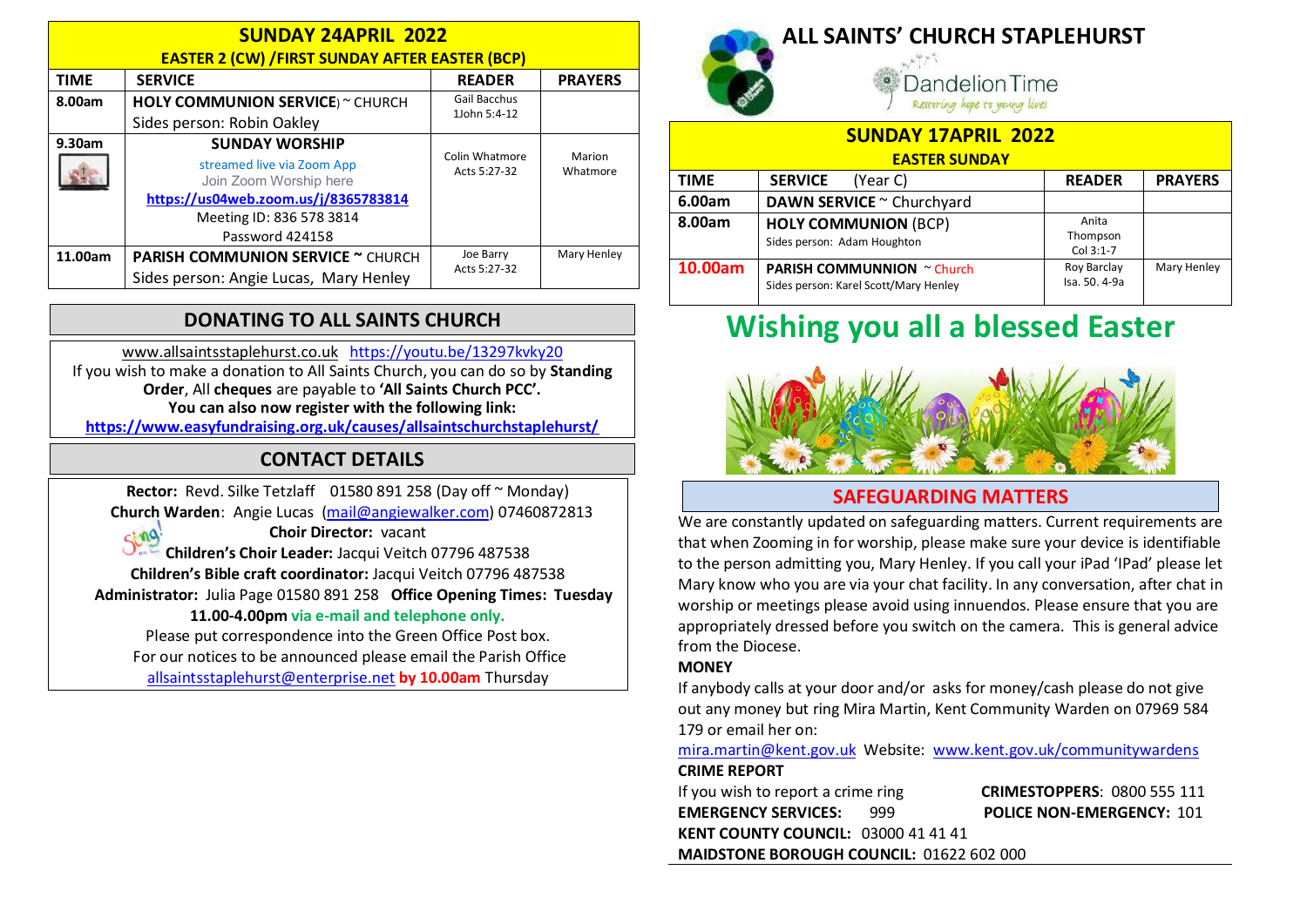### WE PRAY FOR

HEALTH, HEALING & SUPPORT GROUP Please let us know if you would like to be put on the Church prayer list, otherwise all prayer requests will be treated confidentially within the Prayer Group. The Common School and Ron Dear, 1580 891 407 Sue Hollins, Julie Aitken, Iris Bunch, Sarah Baines, Mark McCarthy, Catherine Abbott, Chris Davies, Lesley Franklin, Roy Jones, Sachin Shah, Amelia Hamilton, Abigail Sharpe, David Gascoyne, Jeremy Rutaraka, Michael House, Marie (nee Those who are Sick: Green), Norman Wallis, Tony Emery, Colin Whatmore, Robert Blondizik. Lift these and all in need into the healing light of Christ Home Communion: Ron Dear, Dorothy Hegarty, Jane Scarff, Barbara Chrimes , Doreen Burton, Ted Hall AB/MH Abbotsleigh: HC 1 Wed/month 11.00am for inform. speak to ST/MT Staplehurst Manor: HC 2/4 Wed/month 11.30am for inform. speak to MH/ST **Iden Manor:** | HC 2 Tue/month 3.45pm for inform. speak to MT/ST Ann Fulcher (The Good Shepherd),Please contact David Jones on 01622741474 dm Maidstone Home  $\parallel$  Des Liddicoat (Cedardale Residential, Queen Road , Maidstone, ME16 0HX, 01622 752117) Those who have died: | Leigh-Ann Morris, Burial of Ashes: Diane Williams Fri 6 May 22, 11.00am, Ch+yard, ST preceded by Memorial Service in Church Elizabeth & Derek Fraser Fri 5 Aug 22, 12.00pm C.-yard MT Simon Branch, Sat 30 April 22, 11.00am C-yard ST Leigh-Ann Morris, Mon 25April'22,3.15pm, Burial only, TH Burial: Baptisms: Jesse Harrison Sat 23 Apr 22 11.00am MT Finley Pascoe Sat 7 May 22 11.00am ST Laurence Deebler-Rogers Sat 21 May 22 11.00am ST Paige St Clair Sat 28 May 22 11.00am MT Sophie Perry Sat 2 July 22 11.00am ST Martha Collins Sat 16 July 22 11.00am ST Darcey Clarke Sat 23 July 22 11.00am ST Bertie Terry Sat 27 Aug 22 11.00am MT Weddings: Joshua Witham & Jessica Dunn Sat 11 June 22 1.00pm MT James Taylor & Pierina Bravin Sat 6 Aug 22 2.00pm ST Wedding Blessing Sun 7 Aug 22 1.00pm ST Lee Harrison & Charlotte Spirito Sat 3 Sep 22 tbc. ST Wedding Blessing Sat 1 Oct 22 6.00pm ST

### DATES FOR YOUR DIARY

| Date               | Time        | What                                                                                                            | Where         |
|--------------------|-------------|-----------------------------------------------------------------------------------------------------------------|---------------|
| <b>APRIL</b>       |             |                                                                                                                 |               |
| <b>GOOD FRIDAY</b> | 2.00-3.00pm | THE LAST HOUR AT THE FOOT OF THE CROSS<br>with Choir, Readings, Prayers and Mediations                          | $c$ CHURCH    |
| <b>FASTER DAY</b>  | 6.00am      | <b>SUNRISE HOLY COMMUNION SERVICE with the</b><br>Blessing of the Easter Fire & Candle followed by<br>breakfast | $\sim$ CHYARD |
|                    | 8.00am      | <b>EASTER PARISH COMMUNION SERVICE Procession</b><br>of the Easter Candle into Church                           | $\sim$ CHURCH |
|                    | 10.00am     | <b>EASTER PARISH COMMUNION SERVICE Procession</b><br>of the Easter Candle into Church                           | $\sim$ CHURCH |
| <b>MAY</b>         |             |                                                                                                                 |               |
| Sun 1              | 3-4.00pm    | <b>GRIEF CAFE</b>                                                                                               | ~PARISH ROOM  |
|                    |             |                                                                                                                 |               |



### DAILY OFFICE

#### All are welcome to join in spirit and with their private prayers

| Tue - Fri | MP&EP                                                        | 9.30am / 5.00pm<br>If after 5 minutes the above link doesn't<br>work try MP/EP 2                                                                                             | <b>Streamed live via</b><br>Zoom<br>We are using the CofE                                     |
|-----------|--------------------------------------------------------------|------------------------------------------------------------------------------------------------------------------------------------------------------------------------------|-----------------------------------------------------------------------------------------------|
|           | If MP/EP<br>2 fails, go<br>to Mary's<br>link MP <sub>3</sub> | John Wright's log in<br>https://us04web.zoom.us/j/2839943736<br>Meeting ID: 2839943736<br>Password: 375115                                                                   | daily Prayers online<br>(screen shared) .If you<br>have, have a Bible<br>ready if you wish to |
|           | $MP/EP$ 3                                                    | Mary Henley's log in<br>https://us02web.zoom.us/j/85462806272<br>ID: 854 6280 6272<br>Passcode: 591288<br>Alternative log ins in times of Rectors<br>absence and/or holidays | follow the readings.                                                                          |